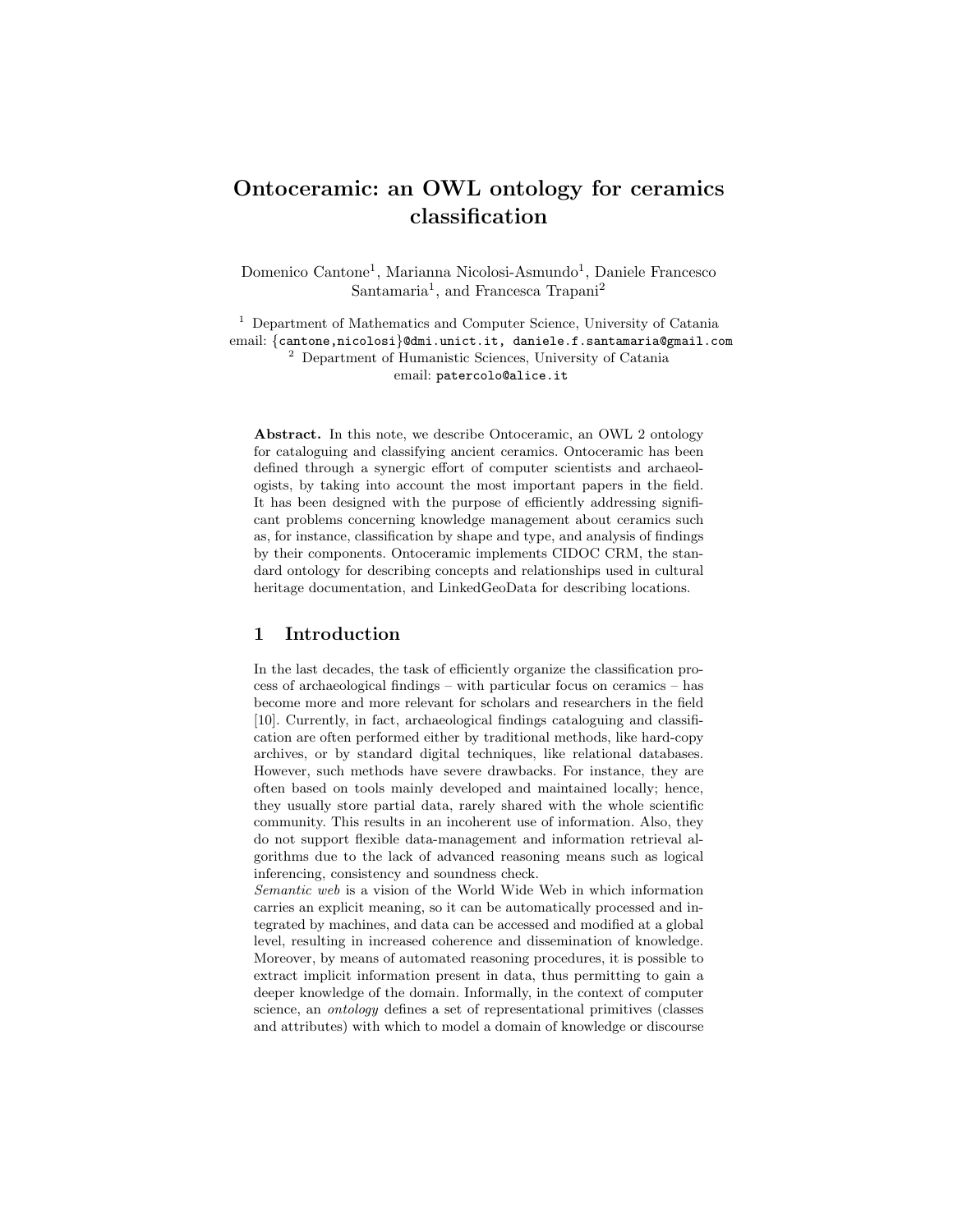[11]. In the last years, the potential of ontologies has been recognized by archaeologists [1, 9]. Some projects have been undertaken concerning either single typologies of archaeological findings or several different materials related to each other [4, 7].

In this contribution we describe Ontoceramic [12, 3], an *OWL 2* (Ontology Web Language 2) defined by a synergic effort between computer scientists and archaeologists as a first step to overcome the problem of efficiently mechanize the task of correctly cataloguing ceramics and to make such knowledge easily retrievable by scholars and researchers in the field.

This initial definition of the ontology takes into account the most important papers in the field [4] and strongly relies on ICCD (Istituto Centrale per il Catalogo e la Documentazione) data sheets. The latter choice is motivated by the need of easily importing data from relational databases currently used in archaeological institutions (i.e., universities, museums, superintendences of cultural heritage). Moreover, ontoceramic implements the ontology CIDOC CRM [9] that provides a formal structure and definitions for describing concepts and relationships used in cultural heritage documentation, and furnishes the "semantic glue" needed to integrate different sources of information, such as the ones published by museums, libraries, and archives. Ontoceramic also implements LinkedGeoData [13], a large ontology for spatial knowledge base. It consists of more than 90 classes, 33 object properties, and 20 data properties. It includes a number of SWRL (Semantic Web Rule Language) rules<sup>1</sup> allowing several reasoning tasks on the knowledge domain in a short time.

The expressive power of the language underlying Ontoceramic has been studied in [12, 2]. In particular, in [12], we defined an *OWL 2* profile constructed from a decidable fragment of set theory and proved that the computational complexity of the consistency problem for Ontoceramic knowledge bases is NP-complete.

Ontoceramic has been developed using the  $Prot\acute{e}g\acute{e}$  editor<sup>2</sup> and classified by the Hermit,<sup>3</sup> Pellet,<sup>4</sup> and  $\text{FaCT++}^5$  reasoners.

# 2 Ontoceramic

Ontoceramic aims at covering different aspects of the ceramic classification and cataloguing problem.

To begin with, Ontoceramic helps in identifying unambiguously the location of findings. One can have many locations to consider for a specific finding such as province, region, state, and so on. Locations are introduced by means of a taxonomy of OWL classes. Association between locations is performed by means of a taxonomy of object-properties. The

<sup>1</sup> http://www.w3.org/Submission/SWRL/

<sup>2</sup> http://protege.stanford.edu

<sup>3</sup> http://hermit-reasoner.com

<sup>4</sup> https://www.w3.org/2001/sw/wiki/Pellet

<sup>5</sup> http://owl.cs.manchester.ac.uk/tools/fact/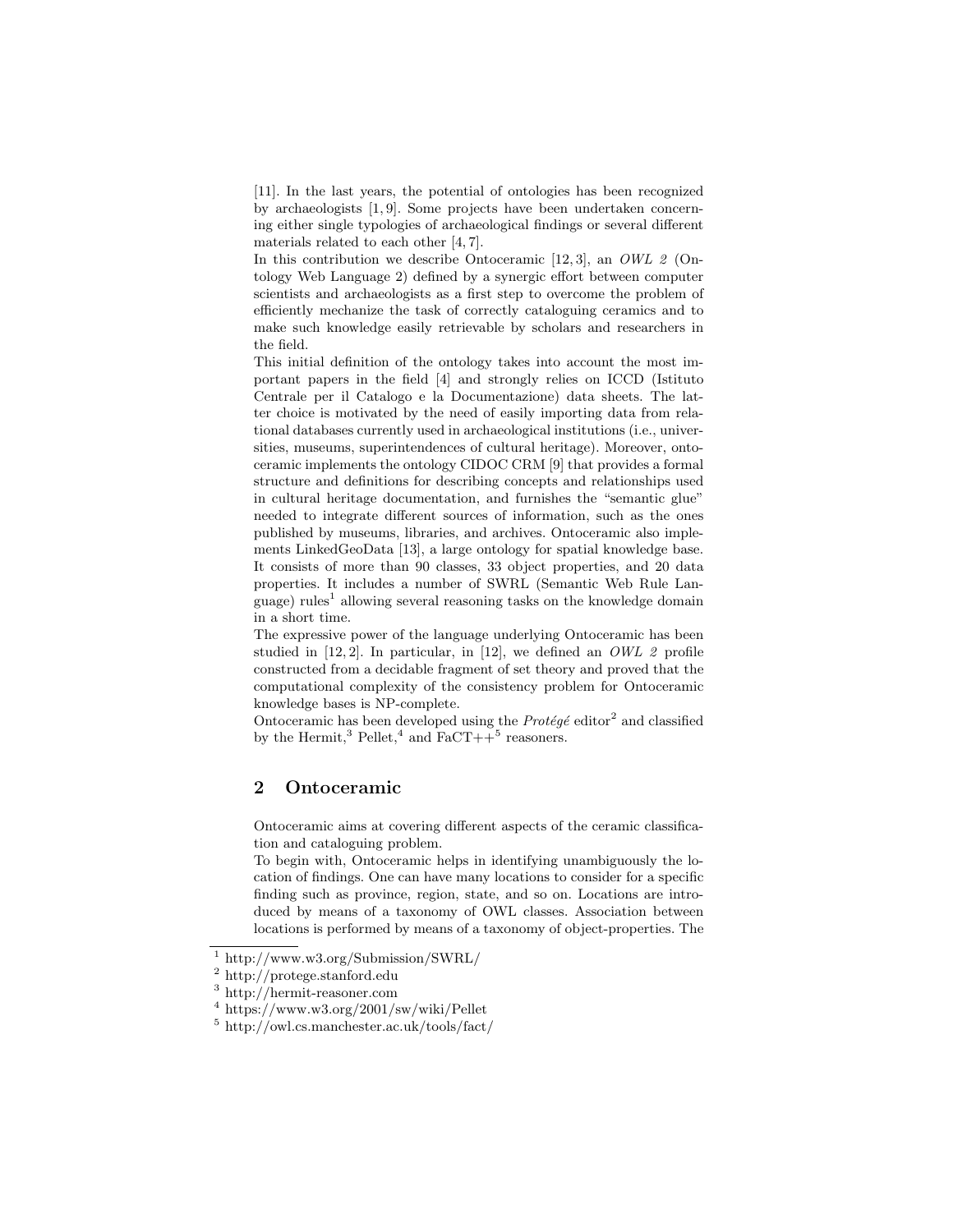path allowed is shown in Fig. 2, where double-hoop entities are optional. Classes and object-properties involved are shown in Fig. 1. Reasoning tasks involving places are strengthened using SWRL rules of the type of the ones showed in Fig. 3. The entity "Localisation" is equivalent to "LinkedGeoData:Place"; equivalences between subclasses of "Localisation" and of "Place" are not reported here for space reasons. The object-property "hasLocalisation" is a subproperty of the CIDOC property "P54 has current permanent location".





Fig. 1. Classes and properties for locations.

Fig. 2. Allowed path for locations.

| <b>OntoCeramic Rules</b>                                                         |
|----------------------------------------------------------------------------------|
| $Locality(y)$ , has $Localisation(?x, ?y) \rightarrow hasLocality(?x, ?y)$       |
| $Region(y), hasLocalisation(?x,?y) \rightarrow hasRegion(?x,?y)$                 |
| $State(y)$ , hasLocalisation $(?x, ?y) \rightarrow hasState(?x, ?y)$             |
| $\text{Hamlet}(y)$ , hasLocalisation $(?x, ?y) \rightarrow$ hasHamlet $(?x, ?y)$ |
| $\text{Hall}(y)$ , hasLocalisation $(?x, ?y) \rightarrow$ hasHall $(?x, ?y)$     |
| $Site(y)$ , hasLocalisation $(?x, ?y) \rightarrow hasSite(?x, ?y)$               |
| Province(y), hasLocalisation(?x,?y) $\rightarrow$ hasProvince(?x,?y)             |

Fig. 3. SWRL rules for reasoning with locations.

Ontoceramic is also able to handle components belonging to a specific object. For example, a cup can be found broken in three disjoint parts that may require distinct descriptions. Usually, in hard-copy versions of ceramic catalogues, components of a object are included in a descriptive field of the archive. Thus, information about each component can be extracted manually by the users or by means of search keys. In Ontoceramic, instead, objects as well as their fragments are considered as entities. Such classes are subclasses of the CIDOC "E22 Man-Made Object". Each fragment is associated to the object it belongs to by the objectproperty "IsFragmentOf". Analogously, each object is associated to its components by the object-property "hasFragment" (notice that "has-Fragment" and "IsFragmentOf" are inverses of each other) and, in particular, also by its sub-properties. Subproperties of "hasFragment" are intended to relate an object with one of its fragments, taking care of its correct functionality in the object. Thanks to this construction, one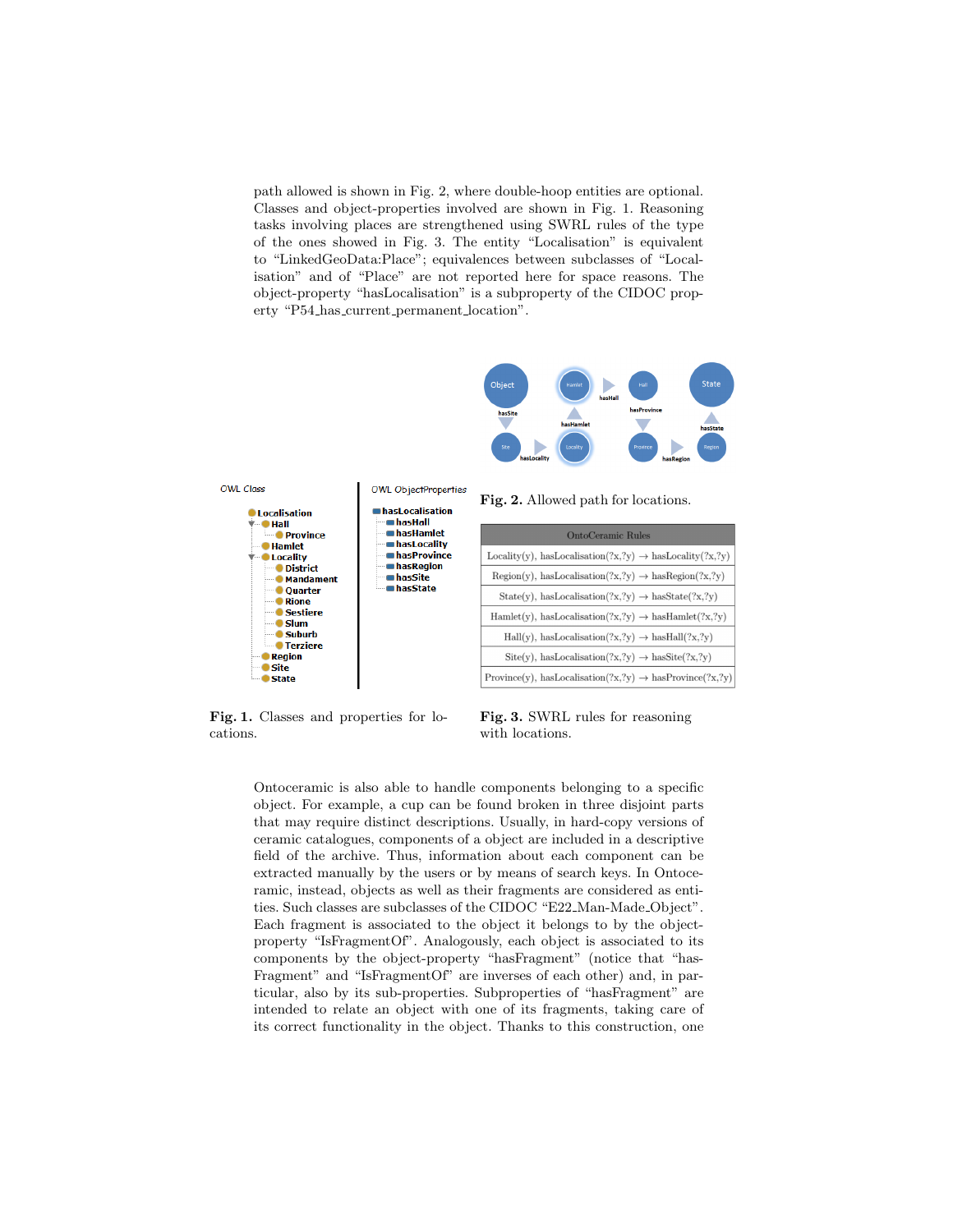can precisely describe every part of an object. "isFragmentOf" is a subproperty of the CIDOC "P46 is composed of". Types of fragments that can be implemented and also extended are described in Fig. 4. Objectproperties which associate objects to their fragments are shown in the taxonomy illustrated in Fig. 5.



Fig. 4. Classes of fragments. Fig. 5. Properties for fragments.

The class of an object is structured in a taxonomy as shown in Fig. 6. To assign a class to an object, the object-property "hasClass" is provided, having "Object" as domain and "Class" as range. The type of an object is represented in the "Object" taxonomy. "Class" is a subclass of CIDOC "E25 Man-Made Feature".

Sample and sector of a finding are represented by the classes "Sample" and "Sector", respectively. Instances of these classes are associated to an object by means of the "hasSample" and "hasSector" object-properties. Ontoceramic can also specify the color of a finding using the Munsell Color System by means of the data-property "hasColor". This property is endowed with three sub-data-properties, namely "hasChroma", "hasHue", and "hasValue", for Munsell chroma, hue, and value, respectively. In addition, one can provide the discovery date and a general additional description of the object under consideration using, respectively, the "hasSiteDate" and "hasGeneralDescription" data-properties.

For objects and fragments one can specify their measurements. For example, thickness of an object can be represented by the generic dataproperty "hasThickness" and by its specific subproperties. For instance, the data-property "hasWallThickness" is used when we indicate the thickness of the object wall, "hasBottomThickness", instead, is used when we indicate the thickness of the foot, and so on. The hierarchy of these properties is shown in Fig. 7.

It is possible to specify whether a fragment can be physically associated with another fragment to compose a unique object. In this case the "is-FittedWith" object-property is applied. One can indicate the number of the box and the number of the sheet of the hard-copy archive of an object description using a "nonNegativeInteger" value in "hasBox" and "hasSheet" data-properties, respectively.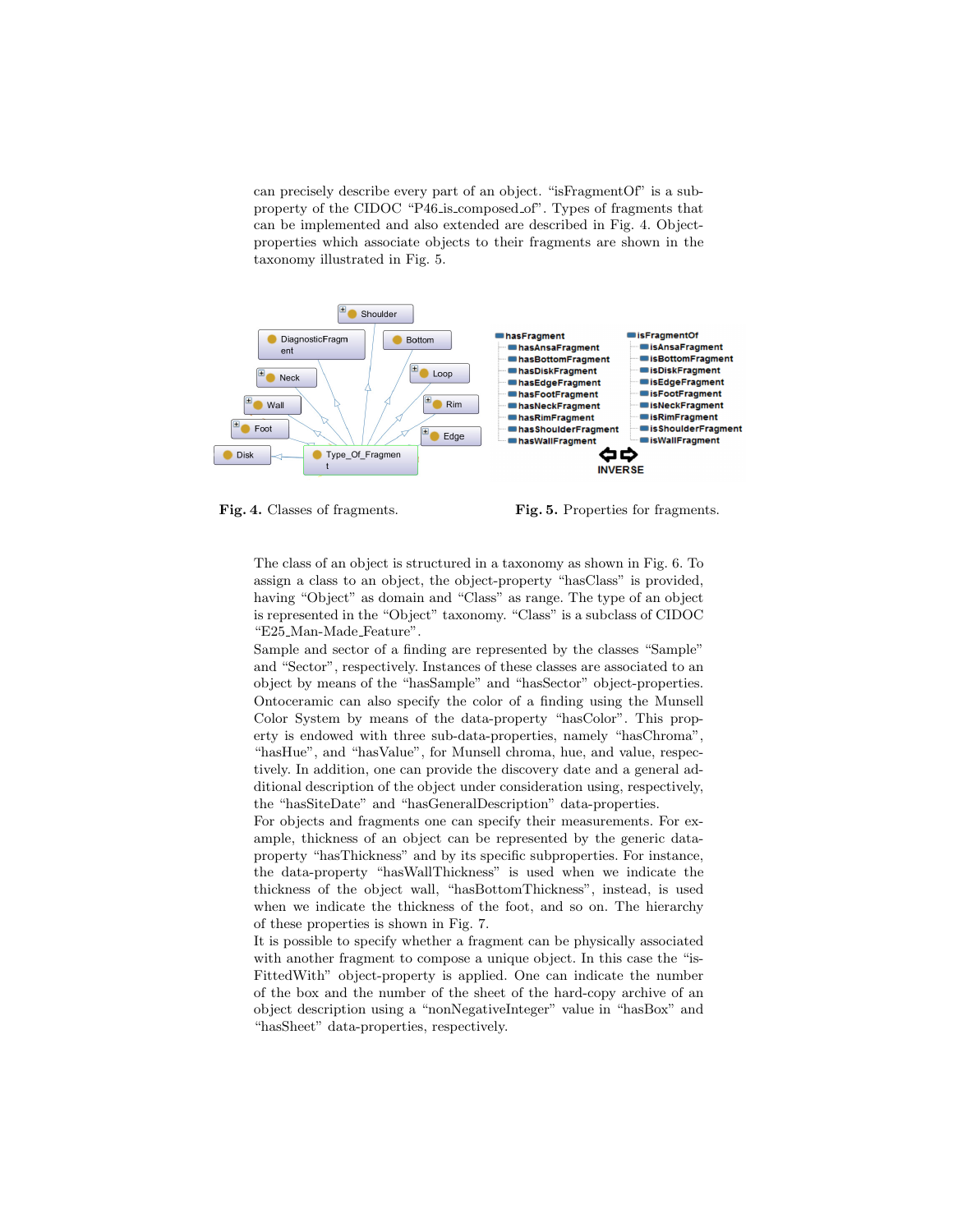

To solve a problem concerning the management of the shape of a finding, the "Shape" taxonomy is provided, as shown in Fig. 8. The shape of an object is represented by the "Shape" class. Instances of this class and of its subclasses are associated to an object by means of the "hasShape" object-property. Every instance of the class "Shape" can be uniquely identified by the properties "hasFirstShapeDescriptor", "hasSecondShapeDescriptor", "hasThirdShapeDescriptor", which are subproperties of the "hasShapeDescriptor" data-property. For each data-property, a string value can be specified: these values will be the keys for the "Shape" instances. These properties can be used as additional human-readable descriptors. At present, Ontoceramic supports only few types of "shape" and of "shape type", but one can add an arbitrary number of these classes and possibly assert equivalences among them. Currently, there is no world-wide agreement on the use of a specific nomenclature to indicate the shape and the type of an object. The "Shape" taxonomy is an attempt to face this problem providing a class for each type of shape and several classes for each specific shape; where required, an equivalence relation can be established among the shape classes or their sub-classes, to identify shapes which are identical with respect to the classification system but which have been called with different names. For example, in Fig. 8 "Lamboglia 1A" and "Hayes 8" are represented as equivalent. The class "Shape" is a subclass of CIDOC "E25 Man-Made Feature".